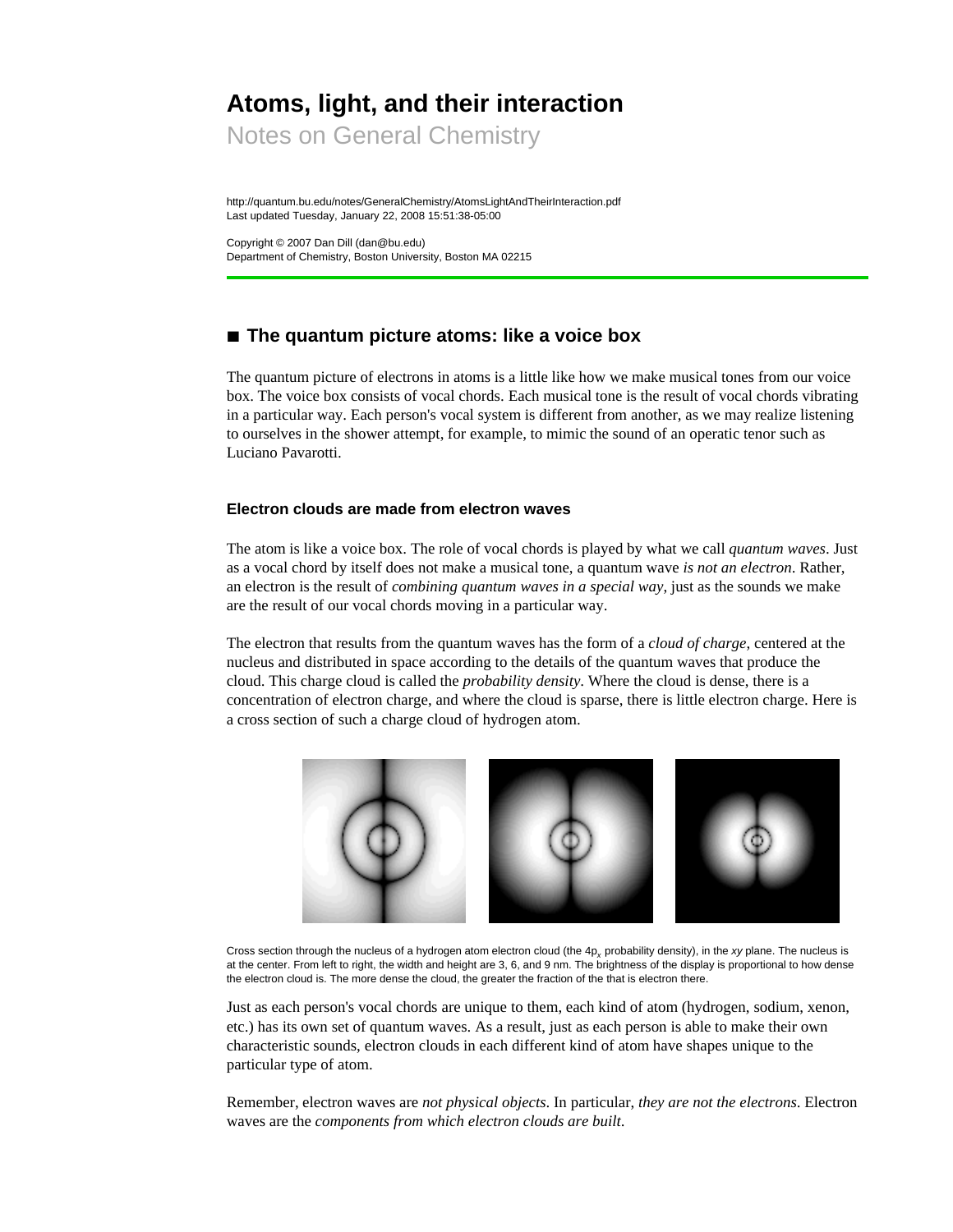#### **Where do electron waves comes form?**

A *very* good question is "Where do the electron waves of a given atom come from?"

Electron waves are analogous to the *x*, *y*, and *z* axes that we use to position an object in three dimensions. Just as the coordinate axes are a property of three-dimensional space, the electron waves of an atom (in terms of which electrons clouds can be expressed) play the role of the coordinate axes in terms of which objects in three dimensions can be expressed. Since each atom has many different electron waves, we say that these waves describe a space (called a *Hilbert space*) with many dimensions—many more dimensions than the three dimensions of physical space.

Keeping in mind the difference in number of dimensions, there is a close analogy between the coordinate axes of physical space and the electron waves of the space of electron clouds of atoms.

So, if you are asked, "Where do the electron waves of a given atom come from?", you can reply "The same place that coordinate axes come from,", in the sense that they play analogous roles. Just as Nature confers properties on physical space, Nature confers analogous properties on the space in which electron waves live.

#### **Electron clouds sometimes move, sometimes do not**

Electron clouds are built from electron waves. Depending on the composition of the waves, the electron cloud may move or not.

If the electron cloud is made from just a single electron wave, the electron cloud *does not move at all*. That is, if the electron cloud is made of only of a single quantum wave, then it is like a vocal chord that does not vibrate and so that makes no sound at all.

If instead the electron cloud is made from two (or more) different electron waves, the electron cloud *jiggles*. rhythmically . The frequency of the jiggling is equal to the *difference* of the frequencies of the waves that make up the cloud.

#### **All electron waves changes with time**

The reason that electron waves can produce moving electron clouds is that the electron waves change with time, but at different rates. Because each wave changes at a different rate, when different waves combine into an electron cloud, they reinforce each other in different places at different times. The result is an electron cloud that is large at different places at different times. The electron cloud changes its shape in a regular way, another way of saying it jiggles.

Please keep in mind that because electron waves are not physical objects, their motion is in a mathematical sense rather than a physical sense. Motion in each electron wave is characterized by the electron wave frequency: An electron wave with frequency  $10^{14}$  Hz returns to the same form every  $10^{-14}$  s.

To distinguish this mathematical frequency from the physical frequency of electron clouds, we will use the Greek letter  $\phi$  (phi) for the *mathematical frequency* of the electron wave, and the Greek letter  $\nu$  (nu) for the *physical frequency* of the electron cloud.

The general rule relating physical frequency,  $v_{cloud}$ , to the frequencies of its electron waves,  $\phi_1$  and  $\phi_2$ , is

$$
v_{\rm cloud} = |\phi_2 - \phi_1|.
$$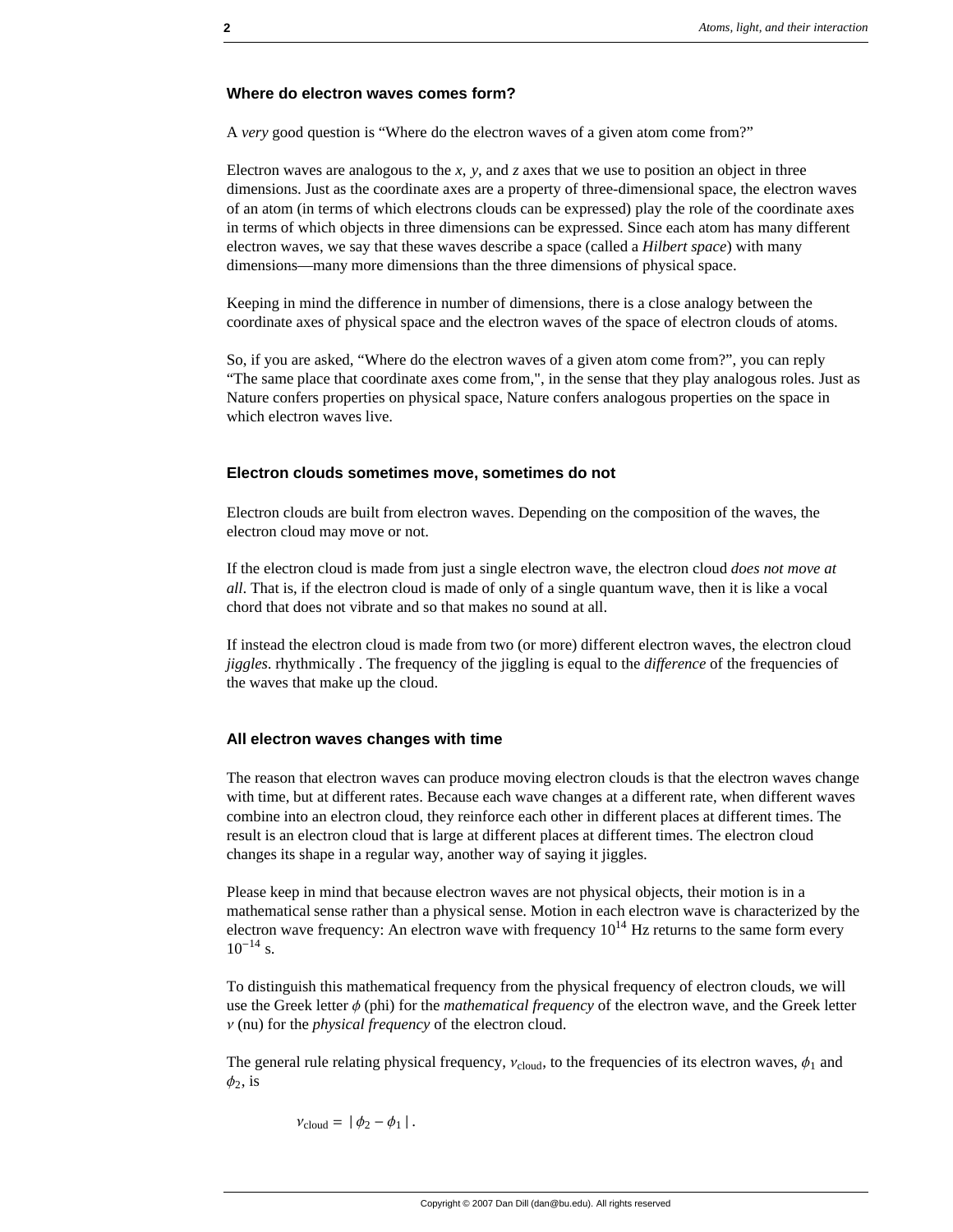The magnitude signs are necessary because mathematical frequencies,  $\phi$ , can be negative or positive, but physical frequencies are always positive. For example, the frequencies,  $\phi$ , of the first few (lowest energy) electron waves of hydrogen atom are

| wave           | $\phi_{\text{wave}}$ (Hz) |
|----------------|---------------------------|
| б              | $-9.133 \times 10^{13}$   |
| 5              | $-1.315 \times 10^{14}$   |
| 4              | $-2.055 \times 10^{14}$   |
| ζ              | $-3.653 \times 10^{14}$   |
| $\mathfrak{D}$ | $-8.22 \times 10^{14}$    |
| 1              | $-3.288 \times 10^{15}$   |

Frequency,  $\phi$ , of the first few (lowest energy) electron waves of hydrogen atom.

Note that these frequencies are negative, and that they become less so as energy increases. Here are frequencies of electron clouds made by combining pairs of these electron waves.

|      | combined | $V_{\text{cloud}}$ (Hz)         |  |
|------|----------|---------------------------------|--|
|      | waves    |                                 |  |
| 2, 1 |          | 2.466 $\times$ 10 <sup>15</sup> |  |
| 3.1  |          | 2.923 $\times$ 10 <sup>15</sup> |  |
| 4, 3 |          | $1.598 \times 10^{14}$          |  |
| 6, 2 |          | $7.307 \times 10^{14}$          |  |

Frequency,  $v_{\text{cloud}}$ , of electron clouds made by combining pairs of hydrogen atom electron waves

Calculate the frequency of motion of the electron clouds made by combing the second electron wave with the third, fourth and fifth electron wave. Answer:  $4.567 \times 10^{14}$  Hz, 6.165 " $\times\! \frac{10}{10}$  "14\"\)Hz, 6.905  $\times$  10<sup>14</sup> Hz.

Electron cloud frequencies are always positive, as they must be since they correspond to the physical motion of the electron cloud. Note that none of these frequencies is the same as any of the electron wave frequencies. This is because the physical frequencies are always *differences* of electron wave frequencies.

### **Attached and detached electron waves and the motion of their electron clouds**

Electron waves, the components of electron clouds, come in two flavors. *Attached* electron waves extend only a small distance from the nucleus; the size of electron clouds made from these waves determines the size of the atom.

The frequencies of *attached* waves have *discrete values*, say  $\phi_1$ ,  $\phi_2$ ,  $\phi_3$ , etc.; that is, only particular frequencies occur and intermediate frequencies, say  $\phi_1 + .1$  ( $\phi_2 - \phi_1$ ), cannot occur. This occurrence of only certain frequencies is called *quantization*.

Here are snapshots at two different times of the electron cloud that results from mixing together two attached electron waves that have frequencies  $\phi_1$  and  $\phi_2$ . The electron cloud oscillates back and forth (that is, the electron cloud remains attached to the atom), with frequency  $v_{\text{cloud}} = \phi_2 - \phi_1$ ;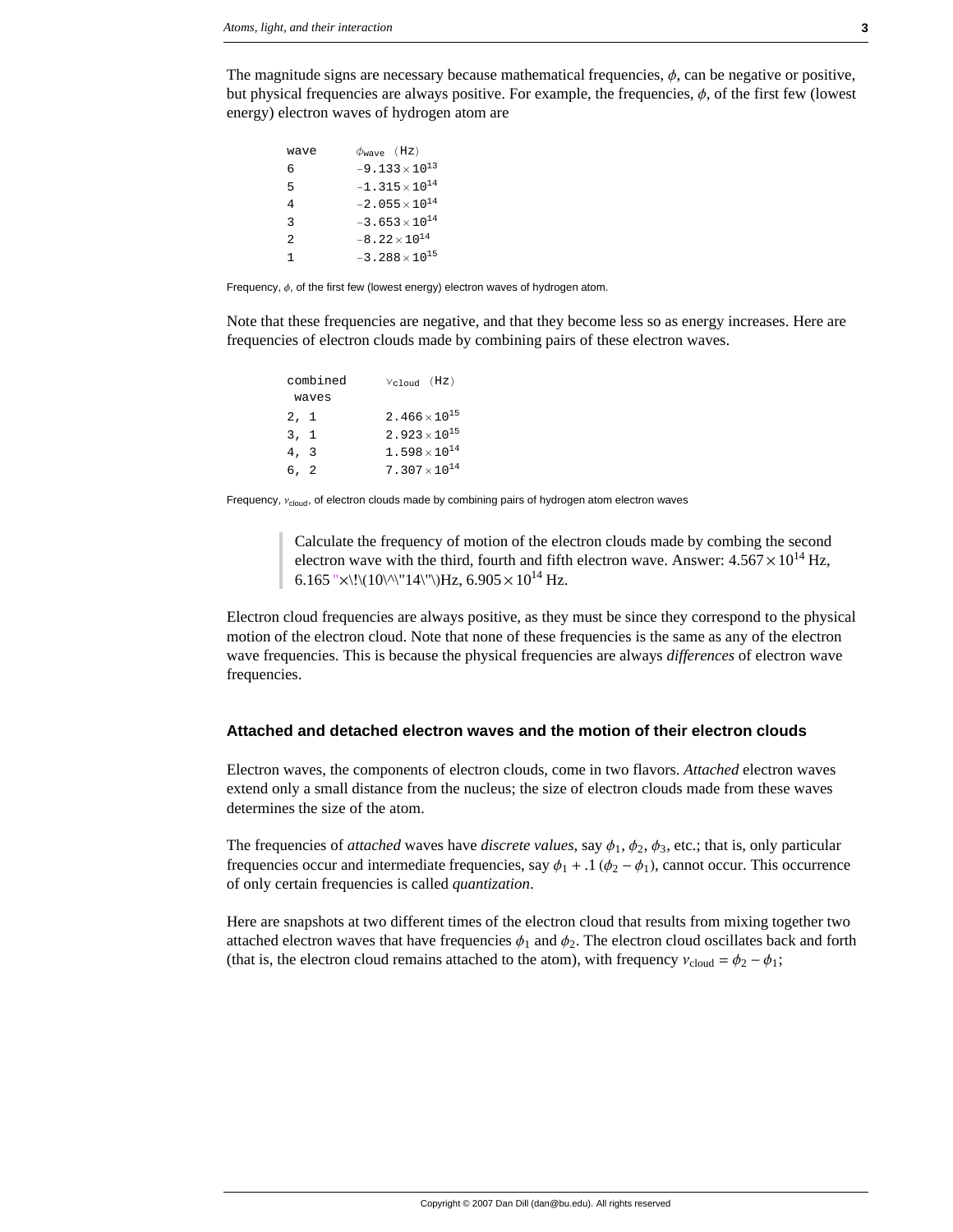

Snapshots of an electron cloud formed by mixing attached electron waves of different frequencies,  $\phi_1$  and  $\phi_2$ . The left frame is at the start of the oscillation; the right frame is one-half cycle of oscillation later. The vertical axis is the probability per unit volume that the electron is at the location shown on the horizontal axis. The atom extends from the origin to the location marked "atom boundary".

An animation of the oscillation of the electron cloud is at

http://quantum.bu.edu/notes/GeneralChemistry/LightMatterInteraction/eAttached.gif

*Detached* electron waves are not confined near the nucleus, but extend far beyond the region of the attached electron waves; electron clouds made from these waves extend far beyond the atom (in principle to infinity, but such waves encounter waves on other atoms long before infinity).

The lowest possible frequency of a detached electron wave is known as the *threshold frequency*,  $\phi$ <sub>threshold</sub>. Below the threshold frequency there can only be attached electron waves (with quantized frequencies). At and above  $\phi_{\text{threshold}}$ , there is detached electron wave at all frequencies; we say that detached electron waves are *not quantized*.

For example, the threshold frequency of hydrogen atom is  $\phi_{\text{threshold}} = 0$  Hz. Attached electron waves of hydrogen atom have negative frequencies,  $\phi_{\text{attached}} < \phi_{\text{threshold}} = 0$ , as we have seen above, and detached electron waves of hydrogen atom have positive frequencies,  $\phi_{\text{detached}} \ge \phi_{\text{threshold}} = 0$ .

Here are snapshots at two different times of the electron cloud that results from mixing together an attached electron wave and a detached electron wave. The electron cloud moves away from its initial position; that is, the electron cloud becomes detached from the atom.



Snapshots of an electron cloud formed by an attached electron wave with a detached electron wave. The left frame is at the start of the motion; the right frame is at a later time The vertical axis is the probability per unit volume that the electron is at the location shown on the horizontal axis. The atom extends from the origin to the location marked "atom boundary". The electron cloud moves off to the right, corresponding to the atom being ionized.

An animation of the oscillation of the electron cloud is at

http://quantum.bu.edu/notes/GeneralChemistry/LightMatterInteraction/eDetached.gif

What would the snapshot look like at a still later time than that of the right-hand snapshot above? Does your answer make sense?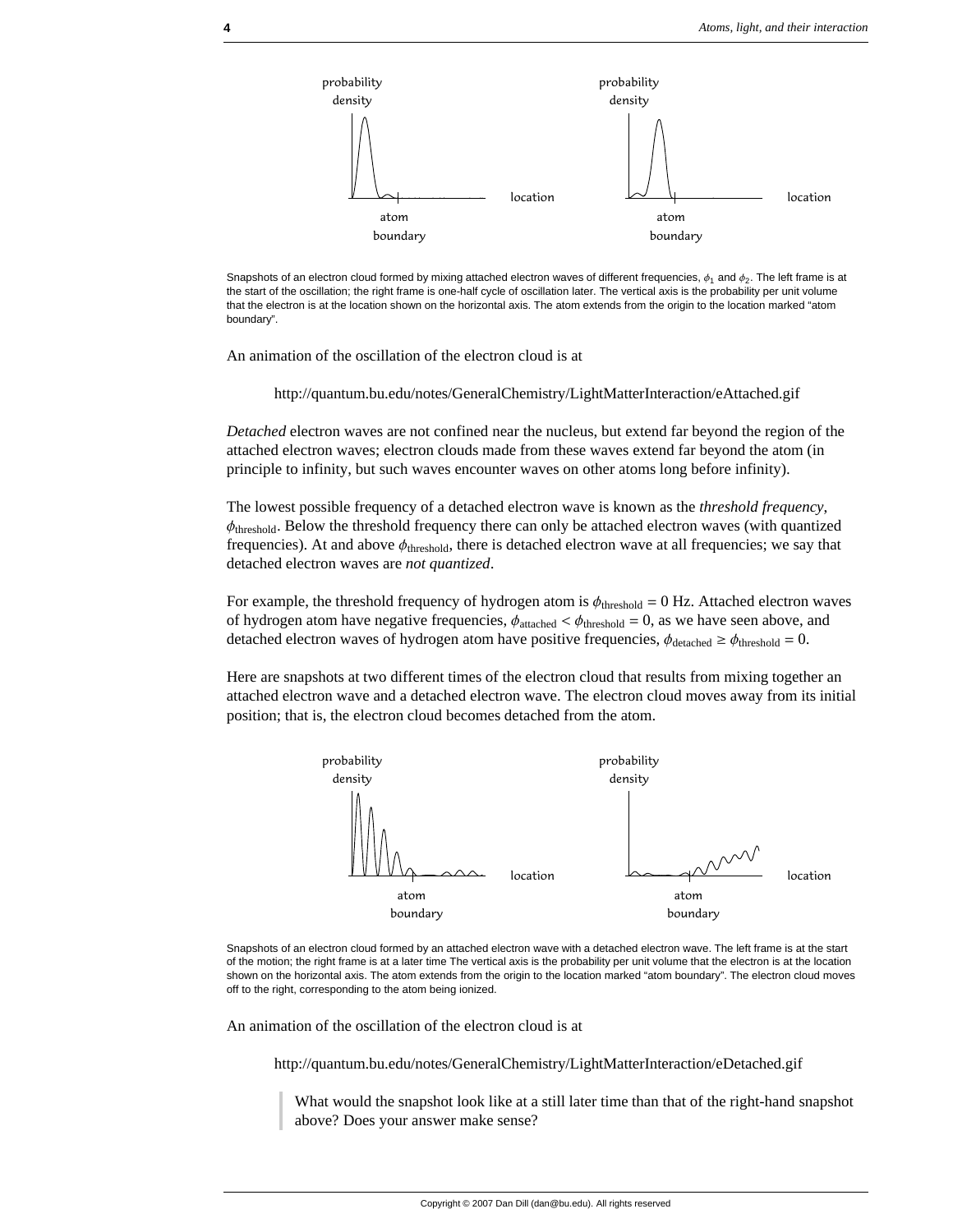Calculate the frequency of motion of the electron clouds made by combing the second, third, and fourth attached electron wave of hydrogen with the detached electron wave of frequency  $\phi_{\text{detached}} = 2.418 \times 10^{14} \text{ Hz}$ . Answer:  $6.071 \times 10^{14} \text{ Hz}$ ,  $4.473 \times 10^{14} \text{ Hz}$ ,  $3.733 \times 10^{14}$  Hz.

# ■ Light causes electrons to jiggle; jiggling electrons produce light

Light can be absorbed by atoms in a process called *absorption*, and light can be produced by atoms in a process called *emission*.

- è Light interacts with an atom by its electric field causing the electron cloud to oscillate from one side of the nucleus to the other. This means that for there to be an interaction, the electron cloud must move. Light (energy) is *absorbed* when some of the energy stored in its electric field transferred to kinetic energy of the electron cloud.
- è Light is emitted when an oscillating electron cloud has been created by some other means, and then its changing position exerts fluctuating forces on electrons in other atoms, causing them to oscillate. Thereby energy is transferred from the first electron cloud to the second.

Here are some details.

### **Isolated atoms**

Since electron clouds made from just a single electron wave do not move, the electron charge is exactly cancelled by the nuclear charge; the atom has no fluctuating dipole moment and so nothing for the electric field of the light to grab hold of. This means when an electron cloud is composed of a single electron wave, there is no way for the electron cloud to cause another electron cloud to jiggle. It is for this reason that electron clouds made from single electron waves *do not absorb light energy and do not exert any forces on other electron clouds*.

#### **Neighboring atoms**

But we know that when atoms come close together they do exert forces on one another. The weakest forces are the *dispersion forces* that account for gaseous atoms coalescing into liquids. The fluctuating dipole moments responsible for dispersion forces arise because each atom causes electron waves in the other atom to combine together, and so causes a fluctuating electron cloud in the other atom. If atoms come very close together, electron clouds can be made from combinations of electrons waves *from both atoms*, and the resulting electron cloud can hold the atom together in a *covalent bond*.

#### **Light absorption**

Of course, atoms also interact with light. When the oscillating electric field of light encounters an atom, *its causes electron waves in the atom to mix together*, and so it causes the *formation of electron clouds that can jiggle*. When the electric field of the light is pointing up (say), the negatively charged electron cloud is tugged up. A half cycle later the electric field of the light is pointing down, and so the negatively charged electron cloud is tugged down.

Usually, the frequency of oscillation of the light will not match well with the possible jiggle frequencies (possible electron wave frequency differences). It as if the light is a dance partner that wants to dance to one kind of music while the electron cloud is dance partner that prefers a different kind. The light moves on, and the atom settles back down into a stationary electron cloud. We say the atom is *transparent* to light of that frequency.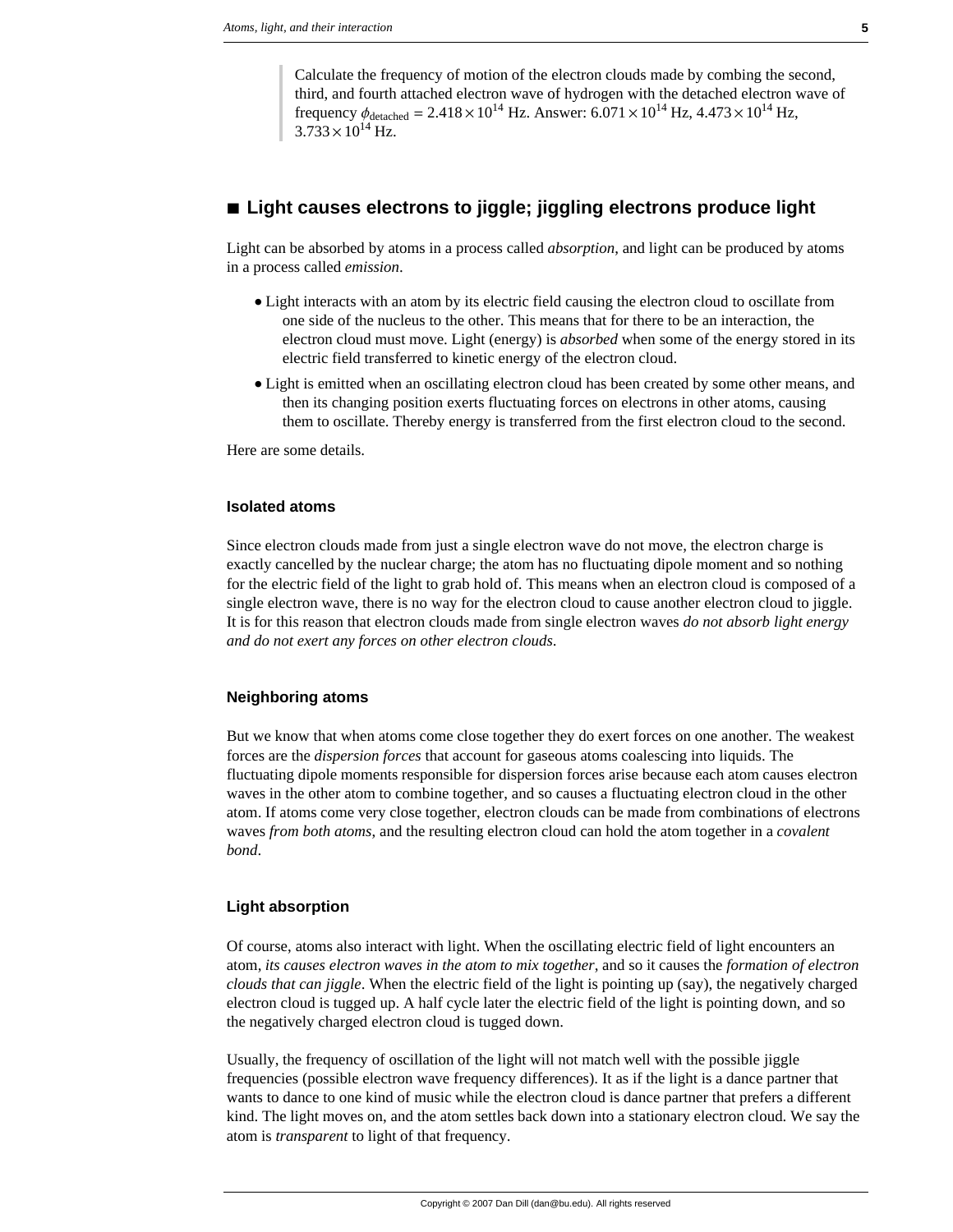When, however, the frequency of the light electric field oscillation exactly matches the frequency of the electron cloud jiggling, the tugging on the electron cloud will be exactly synchronized with the oscillation of the light's electric field. This synchronization is called *resonance*. When there is resonance, some of the energy stored in the electric field of the light is converted into kinetic energy of the moving electron cloud. We call this transfer of energy *absorption of light*.

> A typical electron cloud jiggle frequency is  $v_{\text{cloud}} = 6 \times 10^{14}$ /s. What color light does this correspond to? Hint: Calculate the wavelength of light of this frequency.

A typical light intensity is 10 W = 10 J/s. Calculate the energy loss of the light of frequency is  $v_{\text{light}} = 6 \times 10^{14} / s$ , if it causes electron clouds on a trillion (10<sup>12</sup>) atoms to jiggle. The energy in each atom's electron cloud is  $h v_{\text{cloud}}$ . Answer:  $4 \times 10^{-7}$  J.

Compared to the energy in the light, the amount of energy transferred to the electron clouds of the trillion atoms is tiny. This means that the light intensity, proportional to its energy, will be reduced negligibly when the atoms absorb the light energy.

#### **Light emission by a gas discharge tube**

Moving electron clouds can be made in other ways. A neat example is a gas discharge tube, in which a beam of fast moving electrons passes through a gas of atoms. When an electron from the beam passes near an atom, its electrical repulsion causes the atom electron cloud to be changed into one with a mixture of electron waves. In this way the electron clouds of the atoms of the gas begin jiggling. This jiggling, by electrical repulsion, causes other electron clouds, such as the ones in the pigment molecules of our eyes, to jiggle in resonance. We call this transfer of energy *emission of light* (from the jiggling electron clouds of the gas atoms to other electron clouds, says, in our eyes). That is, the atoms in the gas give of light.

# **à Frequency matching (resonance) and energy balance in light-matter interaction**

As we have described, just as different people have different sounding vocal chords, each type of atom has it own set of electron waves, consisting of attached waves with quantized frequencies,  $\phi_1$ ,  $\phi_2$ , etc., and detached waves with continuous frequencies starting at the threshold frequency,  $\phi_{\text{threshold}}$ .

We have described that light interacts with matter by mixing electron waves together, the resulting electron cloud (probability density) oscillates with frequency  $v_{cloud} = | \phi_i - \phi_k |$ , and this frequency matches the oscillation frequency of the electric field of the light,  $v_{\text{light}} = v_{\text{cloud}}$ .

Light can match the frequency of electron clouds composed of two attached electron waves. The set of these matching frequencies, for example,

 $v_{\text{light},a} = v_{\text{cloud}} = \phi_2 - \phi_1$ ,  $v_{\text{light},b} = v_{\text{cloud}} = \phi_3 - \phi_1$ ,  $v_{\text{light},c} = v_{\text{cloud}} = \phi_4 - \phi_1$ , etc.

are the frequencies of the lines seen in the absorption spectrum of the atom.

Light can also match the frequency of electron clouds composed of an attached electron wave and a detached electron wave. The difference between the lowest frequency,  $\phi_1$ , attached electron wave and the electron wave threshold frequency,  $\phi_{\rm threshold}$ , above which there are only detached electron waves, is known as the ionization frequency,

 $v_{\text{ionization}} = | \phi_{\text{threshold}} - \phi_1 |$ , photoionization.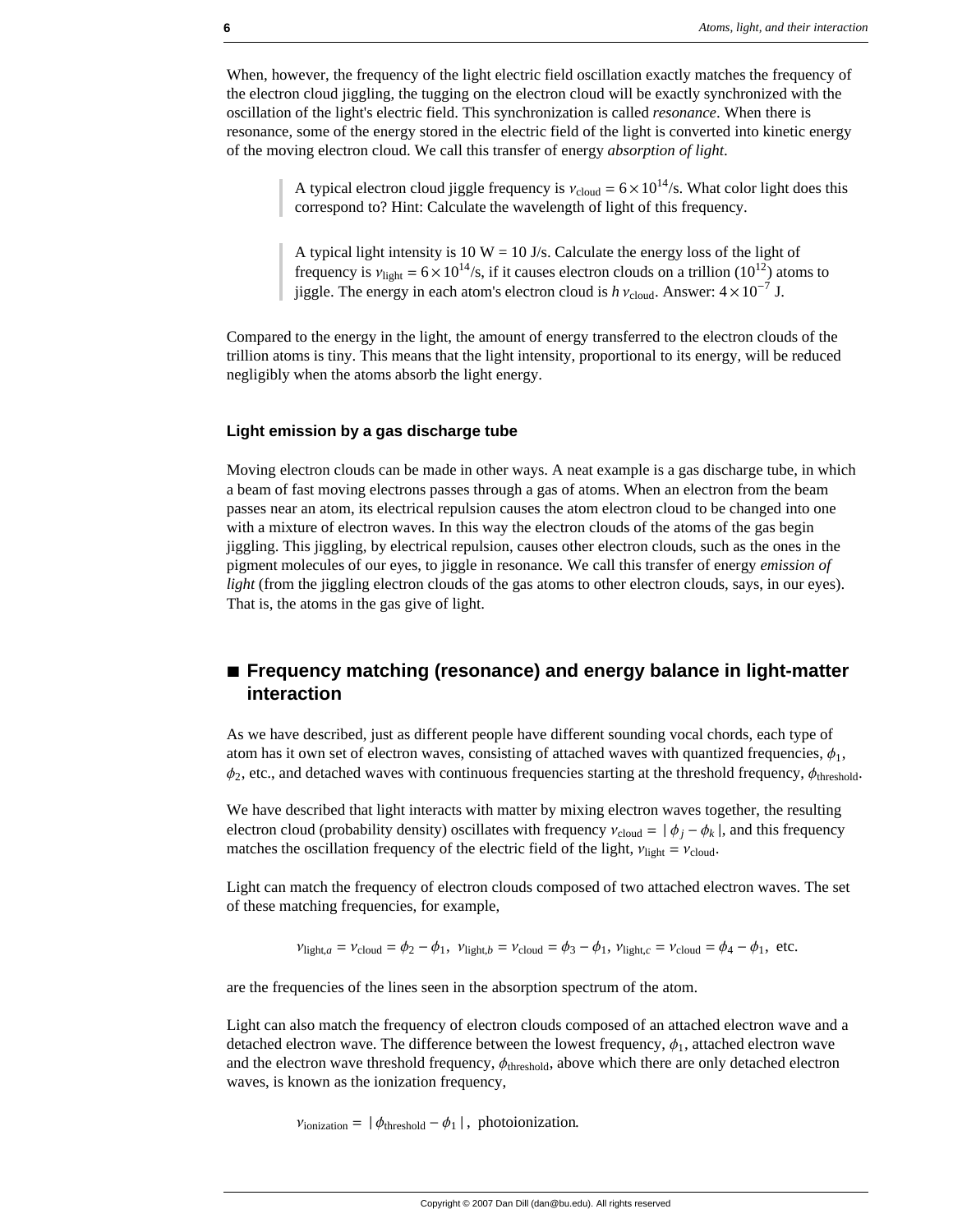For hydrogen atom, the threshold frequency is  $\phi_{\text{threshold}} = 0$  Hz and the frequency of the lowest energy attached electron wave is  $-3.288 \times 10^{15}$  Hz. Calculate the ionization frequency of hydrogen atoms. Answer:  $+3.288$  " $\times$ \!\ $(10\sqrt{15}\)$ "\)Hz.

The reason for this name is that when an attached electron wave and a detached electron wave combine, the resulting electron cloud escapes from the atom—the atom is ionized. The corresponding ionization energy is

 $IE_1 = h | \phi_{threshold} - \phi_1 |$ , photoionization

The ionization frequency of hydrogen atoms is 3.288 " $\times$ \!\(10\^\"15\"\)Hz. Calculate the ionization energy, in Joules. Answer:  $2.179 \times 10^{-18}$ J.

The atom will interact with light of all frequencies higher than  $v_{\text{ionization}}$ . This is because there is a detached electron wave for every electron wave frequency,  $\phi_{\text{detached}}$ , above  $\phi_{\text{threshold}}$ . Since

 $v_{\text{light}} = |\phi_{\text{detached}} - \phi_1| = |\phi_{\text{detached}} - \phi_{\text{threshold}}| + |\phi_{\text{threshold}} - \phi_1| = \text{KE}/h + \text{IE}_1/h,$ 

we can express the kinetic energy of the ejected electron cloud as

 $KE_1 = h v_{\text{light}} - IE_1.$ 

When light ejects an electron from an atom, the process is called *photoionization*.

The ionization frequency of hydrogen atoms is  $v_{\text{ionization}} = 3.288 \times 10^{15}$  Hz. Calculate the kinetic energy of an electron ionized from hydrogen atom by light of frequency  $v_{\text{light}} = 3.500 \times 10^{15} \text{ Hz}$ . Answer:  $1.405 \times 10^{-19} \text{J}$ .

The kinetic energy of the electron,  $m u^2 / 2$ , is proportional to the square of the speed, *u*, of the electron. Calculate the speed of an electron ejected with kinetic energy  $1.405 \times 10^{-19}$ J. Answer: 555.4 km/s.

Repeat the calculation of the last problem for a proton of the same kinetic energy. Answer: 12.96 km/s. Does it make sense that the proton move so much more slowly than the electron?

When light ejects an electron from a metal surface, the process is called the *photoelectric effect*. Because electrons are shared between atoms in a metal, the ionization frequency of a metal is different (and lower) than that of an isolated single atom of the metal. The ionization frequency is called the *characteristic frequency*,

 $v_0 = |\phi_{\text{threshold}} - \phi_1|$ , photoelectric effect

and the corresponding *ionization energy*,  $h v_0$ , is called the *work function*.

 $\Phi = h v_0 = h |\phi_{\text{threshold}} - \phi_1|$ , photoelectric effect

Here is diagram that illustrates interaction of light with matter through matching (resonance) of light frequency with frequency the electron cloud oscillation (the difference of the frequencies of its component electron waves).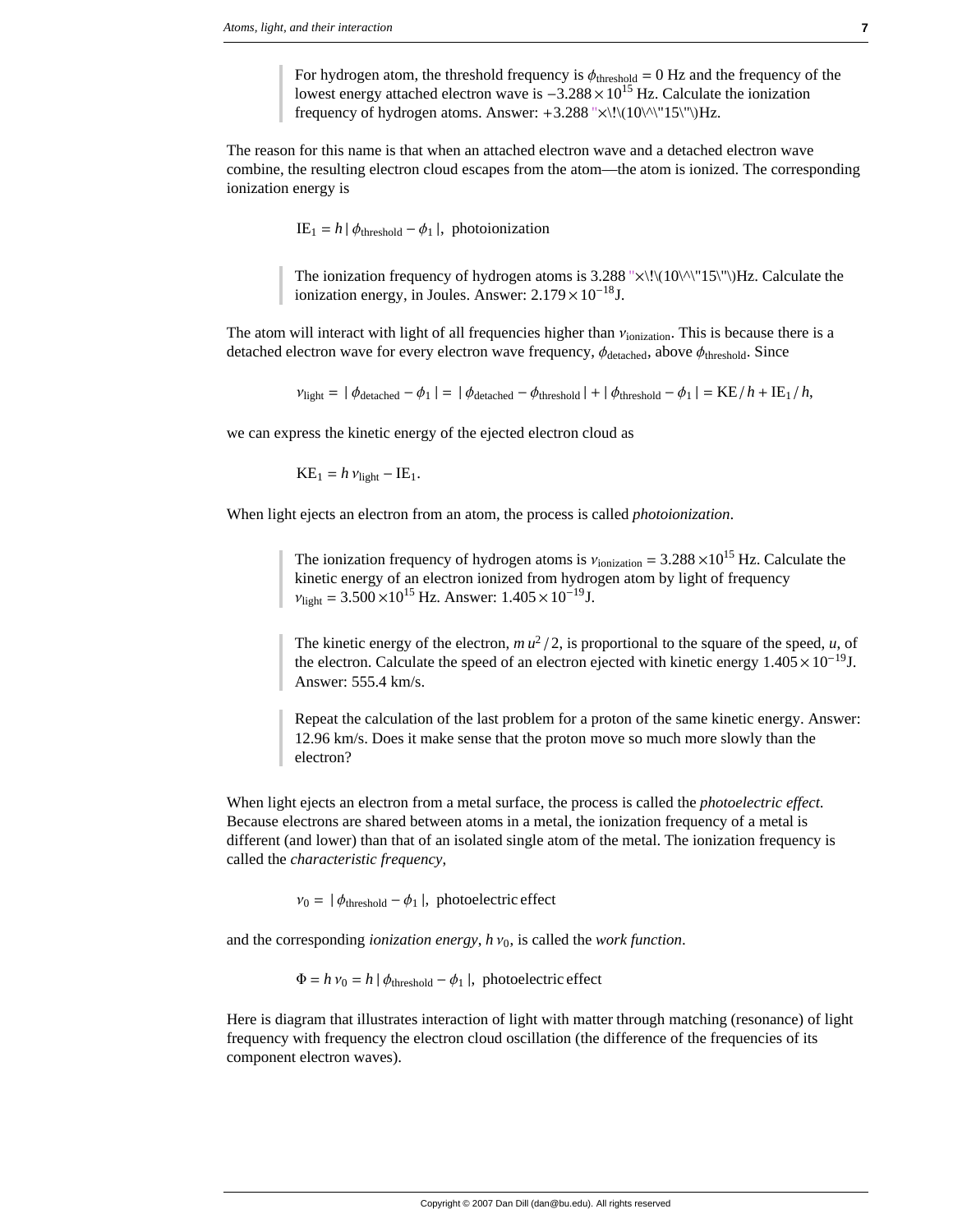

Light (left side) interacts with matter (right side) when the light frequency matches a matter quantum wave frequency *difference*.

The left side of the figure represents light; five different light waves are shown, increasing in frequency,  $v_{\text{light}}$ , going from bottom to top.

The right side of the figure represents matter. The vertical lines mark the increasing frequency (and so the increasing energy) of the electron wave. From the threshold frequency,  $\phi_{\text{threshold}}$ , upwards every electron wave frequency is possible (since the electron is no longer attached); for clarity, in addition to  $\phi_{\text{threshold}}$ , only once such frequency, marked  $\phi_n$ , is shown.

Light can interact with matter only when the *difference* of the electron wave frequencies matches a light frequency. The combining electron wave frequencies are marked with black dots.

Mixing two attached quantum waves happens whenever the light frequency is the same as the difference of the frequencies of the attached electron waves. Here are snapshots at two different times of the electron cloud that results from mixing together attached electron waves with difference frequencies. The electron cloud oscillates back and forth, in resonance with the light frequency; that is, the electron cloud remains attached to the atom. The energy required to make the electron cloud move is supplied by the light, and so this motion corresponds to *absorption* lines seen in the spectra of atoms.

> We have seen that an atomic hydrogen gas discharge consists of three different colored lines. Create a diagram like the one here to account for these lines, and to account for there being only these lines. Your diagram should *not* include any detached matter frequencies.

The heavy horizontal lines that do not terminate in a black dot, signify that there is no corresponding electron wave frequency there. The corresponding light waves are drawn in a heavy line; since these light waves have no matching electron wave frequency difference, matter does not interact with light at those frequencies. We say that matter is *transparent* to light of this frequency.

> Air is mostly molecular nitrogen and molecular oxygen. Use these ideas to propose why air is clear.

Mixing an attached quantum wave with a detached quantum wave happens whenever the light frequency is at the characteristic frequency or higher. Here are snapshots at two different times of the electron cloud that results from mixing together and attached electron wave and a detached electron wave. The electron cloud moves away from its initial position; that is, the electron cloud becomes detached from the atom. This accounts for an electron being ejected in the photoelectric effect.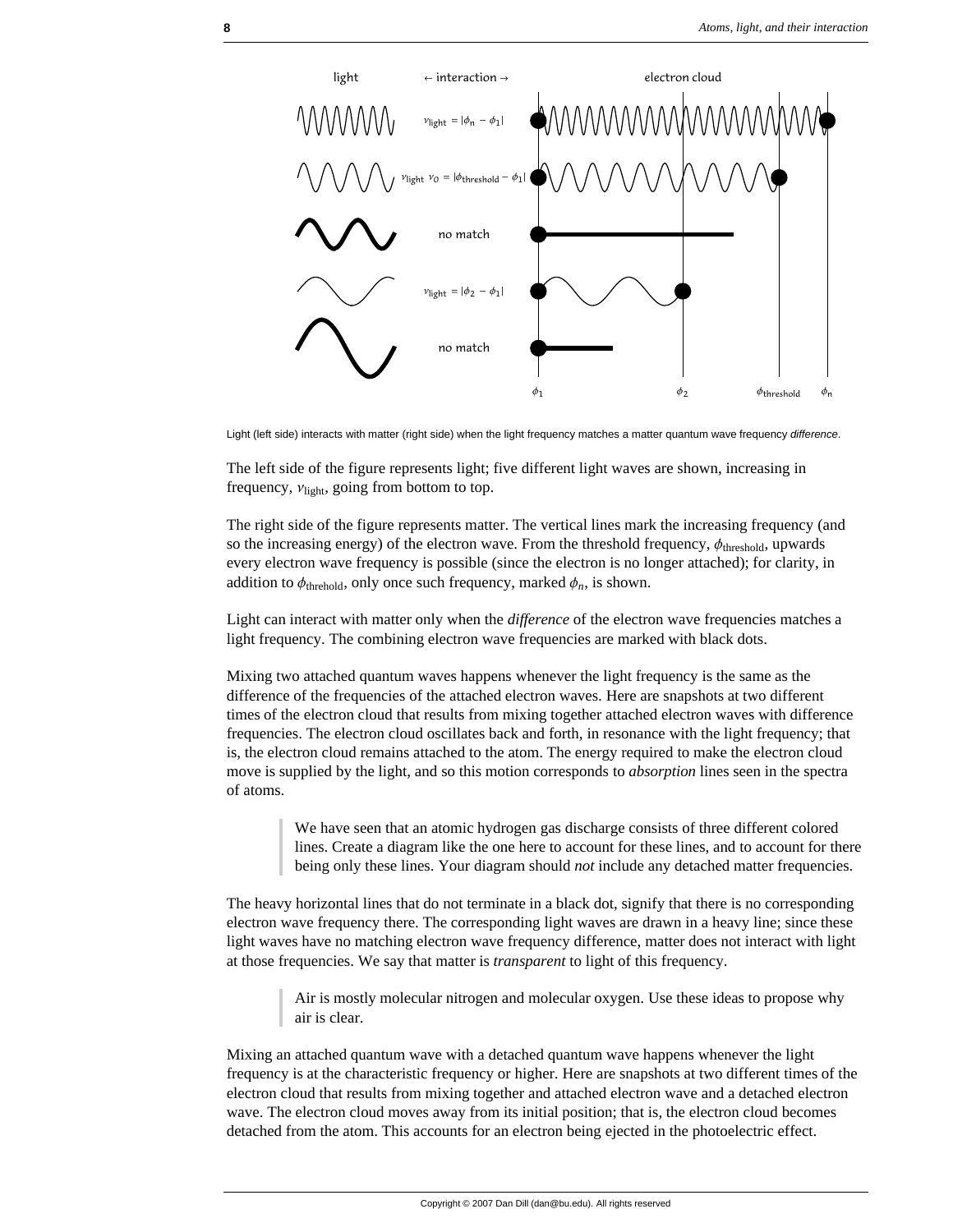### **Questions**

What is true about light of frequency less than  $|\phi_2 - \phi_1|$ ? (a) It can only be absorbed but not emitted; (b) it can only be emitted but not absorbed; (c) it can be both absorbed and emitted; (d) matter will be transparent to light of this frequency.

What is true about light of frequency equal to  $\left[\phi_2 - \phi_1\right]$ ? (a) It can only be absorbed but not emitted; (b) it can only be emitted but not absorbed; (c) it can be both absorbed and emitted; (d) matter will be transparent to light of this frequency.

When light of frequency  $|\phi_2 - \phi_1|$  is absorbed, what happens to the amplitude of the light wave? (a) It is not affected, since all that matters is that  $v_{\text{light}} = |\phi_2 - \phi_1|$ ; (b) it goes down; (c) it goes up.

What is true about light of frequency greater than  $|\phi_2 - \phi_1|$  but less than  $|\phi_{\text{threshold}} - \phi_1|$ ? (a) It can only be absorbed but not emitted; (b) it can only be emitted but not absorbed; (c) it can be both absorbed and emitted; (d) matter will be transparent to light of this frequency.

What is true about light of frequency greater than  $|\phi_{\text{threshold}} - \phi_1|$ ? (a) It can only be absorbed but not emitted; (b) it can only be emitted but not absorbed; (c) it can be both absorbed and emitted; (d) matter will be transparent to light of this frequency.

What is true about light of frequency equal to  $|\phi_n - \phi_1|$ ? (a) It can only be absorbed but not emitted; (b) it can only be emitted but not absorbed; (c) it can be both absorbed and emitted; (d) matter will be transparent to light of this frequency.

Light of frequency  $|\phi_n - \phi_1|$  is absorbed. Can an atom absorb light of frequency greater than  $|\phi_n - \phi_1|$ ? (a) Yes; (b) no; (c) further information needed.

When light of frequency  $|\phi_n - \phi_1|$  is absorbed, what happens to the amplitude of the light wave? (a) It is not affected, since all that matters is that  $v_{\text{light}} = |\phi_n - \phi_1|$ ; (b) it goes down; (c) it goes up; (d) further information needed.

Light of frequency  $|\phi_n - \phi_1|$  is absorbed. If the light is made brighter, then ... (a) more atoms can absorb energy  $h | \phi_n - \phi_1 |$ ; (b) there will be no change, since each atom can only absorb energy  $h | \phi_n - \phi_1 |$ ; (c) further information needed.

Light of frequency  $|\phi_n - \phi_1|$  is absorbed. If the light is made brighter, then ... (a) more energy is available in the light, since its amplitude is higher; (b) there is no change, since all that matters is that  $v_{\text{light}} = |\phi_n - \phi_1|$ ; (c) further information needed.

Light of frequency  $|\phi_n - \phi_1|$  is absorbed. If the light is made brighter, then ... (a) more electrons will be ejected and each electron will have more kinetic energy; (b) more electrons will be ejected and each electron will have the same kinetic energy; (c) further information needed.

# ■ The photoelectric effect

In 1905 Einstein proposed the idea that light exchanges energy with matter in indivisible "chunks" of size *h* n, to explain peculiar aspects of the *photoelectric effect* and *photoionization*. We now know, as discussed above, that the photoelectric effect can be understood instead as a consequence of the wave picture of matter, and in particular it does not depend on the particle aspects of light.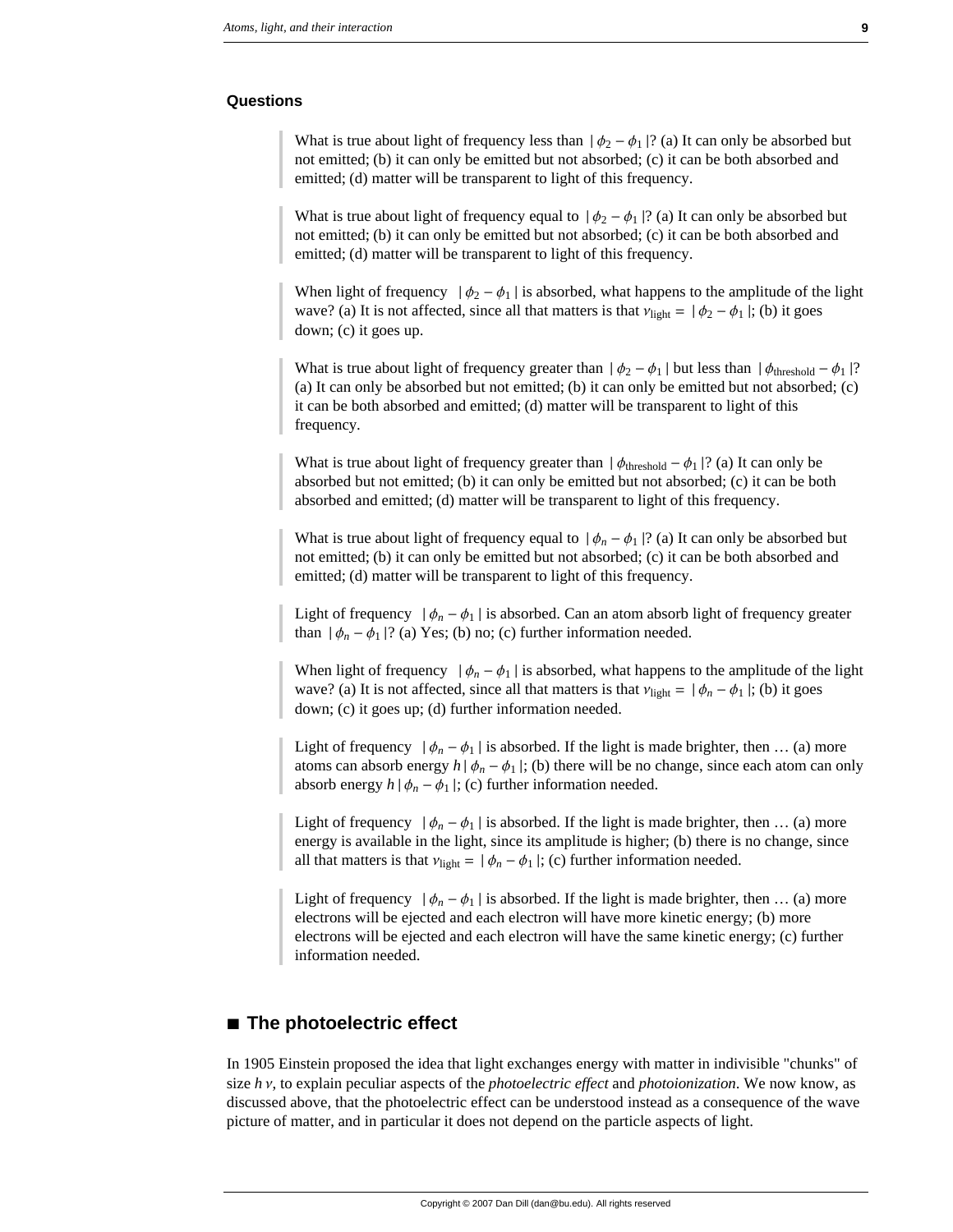If the frequency of light is high enough, its electric field can tug on an electron in an atom so strongly that the electron is torn lose. This phenomena when applied to the atoms of a metal surface is known as the *photoelectric effect*, and when it is applied to an isolated atom is known as *photoionization*.

To appreciate what is peculiar about the photoelectric effect and photoionization, let's consider, based on the wave properties of light, what we might expect to be the dependence of the ejection on the intensity and frequency of the light.

- First, we might expect that no matter how low the frequency of the light, if it is intense (bright) enough, electrons will be ejected. What is observed is that if the frequency of the light is below a characteristic value  $v_0$ , then *no electrons are ejected*, no matter how bright—no matter how intense—the light.
- Second, no matter how high the frequency of the light, we might expect that if the light is not intense enough, then no electrons will be ejected. What is observed is that if the frequency of the light is above the characteristic value, then *electrons are always ejected*, no matter how faint the light. Making the light weaker decreases the number of electrons ejected each second, but there are always some electrons being ejected, no matter how weak the light.
- Finally, we might expect that, at a given frequency, the more intense the light, the faster the ejected electrons will be moving after they leave the metal.

It turns out that all three of these expectations are wrong. What is observed is that the kinetic energy of the ejected electrons,  $m u^2 / 2$ , is proportional to the amount

 $v_{\text{light}} - v_0 = v_{\text{light}} - |\phi_{\text{threshold}} - \phi_1|$ 

by which the frequency of the light,  $v_{\text{light}}$ , exceeds the characteristic frequency,  $v - |\phi_{\text{threshold}} - \phi_1|$ .

It is commonly taught that to understand the photoelectric effect we need to invoke the particle aspect of light. In fact, the particle aspect of light effectively *plays no role* in the photoelectric effect. Rather, the key to understanding the photoelectric effect is how light interacts with electron clouds in matter, by causing them to jiggle at the same frequency as the light.

Einstein won the Nobel prize for his analysis of the photoelectric effect in which he assumed that what was essential was a particle picture of light, composed of photons of energy  $h$   $v_{\text{light}}$ ,

http://www.nobel.se/physics/laureates/1921/einstein-bio.html

However, what was not yet known by Einstein (or anyone else at the time) was that the role of  $h v_{\text{light}}$ is a consequence of the wave nature of matter rather than the particle nature of light. It would not be for several more years after Einstein received the Nobel prize that quantum nature of matter would finally be elucidated by Heisenberg, etc.

The shift of view, made possible by our evolving understanding of the quantum world, from the particle aspect of light to the wave aspect of matter is part of the unease reflected in Einstein's comment late in his life that, "All the fifty years of conscious brooding have brought me no closer to the answer to the question: What are light quanta? Of course today every rascal thinks he knows the answer, but he is deluding himself." To quote Arthur Zajonc, "Light Reconsidered," Optics & Photonic News, October 2003, "We are today in the same state of "learned ignorance" with respect to light as was Einstein."

#### **Understanding the photoelectric effect.**

Let's use these results to understand the three aspects of the photoelectric effect.

• If the light has a frequency lower than the characteristic frequency,  $v_{\text{light}} < v_0$ , there are two possibilities. Either there will not be two attached electron waves whose frequency difference matches the frequency of the light,  $v_{\text{light}} \neq \phi_{\text{attached},2} - \phi_{\text{attached},1} |$ , in which case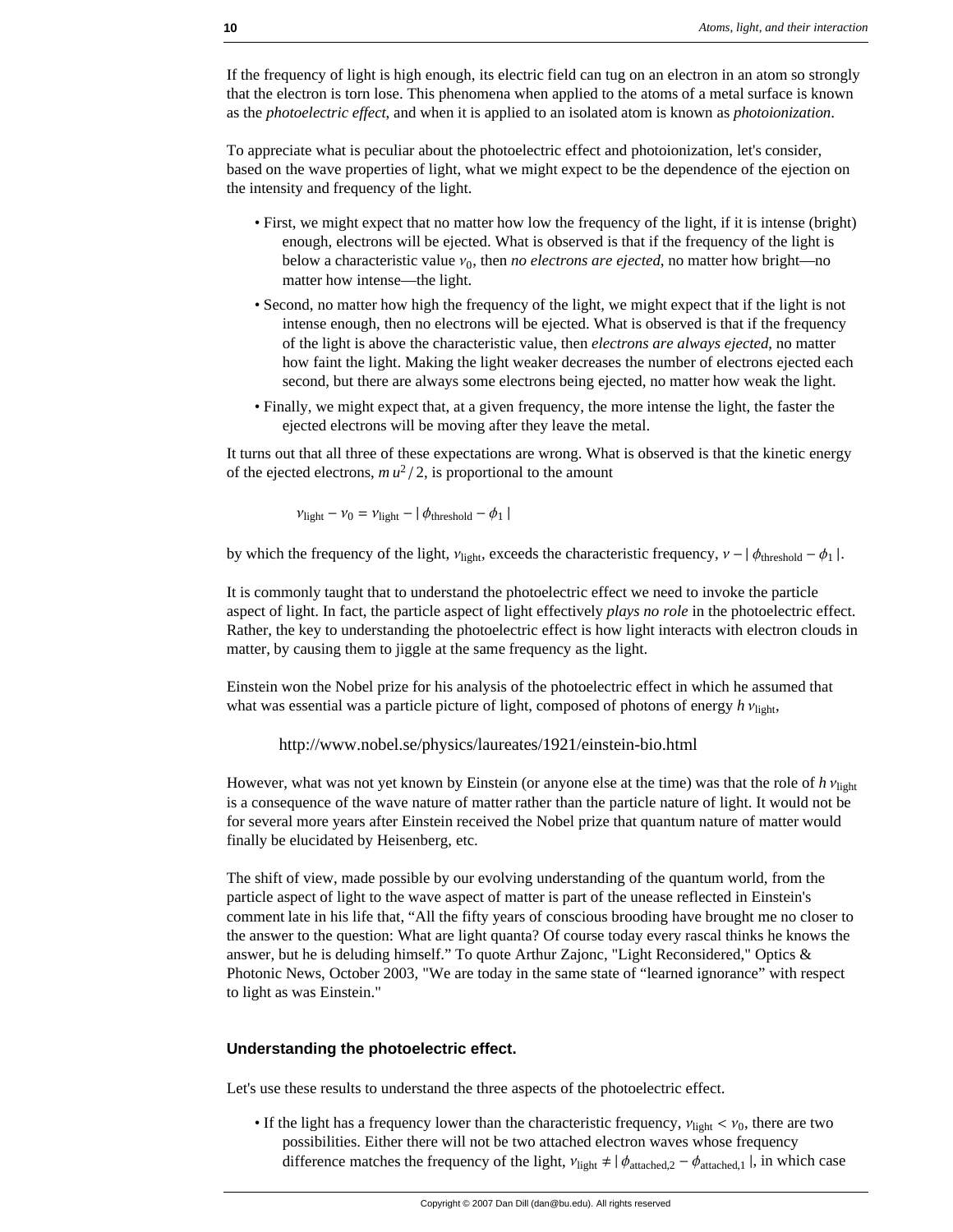the light will not interact with the matter; or, if the frequency difference of two attached electron waves does match the frequency of the light,  $v_{\text{light}} = |\phi_{\text{attached},2} - \phi_{\text{attached},1}|$ , then light will interact with matter, but since both electron waves are attached, no *detached* electron will be present.

- If the light has a frequency lower than the characteristic frequency,  $v_{\text{light}} < v_0$ , since either the light does not interact with the matter, or it interacts only with attached electron waves, increasing the intensity of the light cannot detach an electron.
- Finally, If the frequency of the light is at or above the characteristic frequency,  $v_{\text{light}} \ge v_0$ , then there will always be mixing of an attached electron wave with a detached electron wave, independently how dim the light is. Making the light brighter will just mix attached and detached electron waves from more atoms and so produce more detached electrons. But they will all have the same kinetic energy.

#### **Calculating the photoelectric effect**

Different terminology is used depending in whether the electron is detached from a metal surface (photoelectric effect) or from an isolated atom (photoionization). In the photoelectric effect, the minimum energy,  $h v_0$ , required to eject an electron is called the *work function* of the metal and it is written as the Greek letter  $\Phi$  (capital "phi"). In photoionization, the minimum energy,  $h v_0$ , required to eject an electron is called the *ionization energy* (or *ionization potential*) of the atom and it is written as IE.

> The ionization energy of a hydrogen atom is 13.6 eV. Calculate the characteristic frequency,  $v_0$ , and wavelength,  $\lambda_0 = c/v_0$ , needed to photoionize a hydrogen atom. Answer:  $3.29 \times 10^{15}$  Hz, 91.2 nm. To what region of the electromagnetic spectrum does this belong? Answer: UV.

Assume a hydrogen atom is photoionized by light of frequency 1.0% greater that the hydrogen atom characteristic frequency, IE/h. Calculate the speed of the ejected electron, in m/s. Recall that kinetic energy is  $mu^2/2$ , where *u* is the speed of the electron. Answer: 219 km/s.

Assess whether your answer to the previous question is physically reasonable. For example, how long would it take an electron moving at that speed to cover the distance from Boston to Chicago? Answer: Using 1000 mi as the distance, the time to travel this distance is 7.35 s.

Electromagnetic radiation is found to eject electrons from isolated hydrogen atoms and the electrons are measure to have a speed of 0.1% of the speed of light. Calculate the wavelength of this radiation. Answer 90 nm.

Make a table of the lowest ionization energy of the hydrogen, lithium, sodium and potassium atoms. Compare the maximum possible speed of electrons ejected from these atoms by light of wavelength 205 nm. Answer: H will not be ionized; Li, 480 km/s; Na, 565 km/s; K, 775 km/s.

The work function of the chromium metal is  $\Phi_{Cr} = 7.2 \times 10^{-19}$  Joule. What is the value of the work function in eV? Answer: 4.5 eV.

What is the maximum speed an electron could be moving if it is ejected from chromium metal by light of wavelength 250 nm? (Oxtoby and Nachtrieb, 2e, problem 13.13.). Answer: 405 km/s.